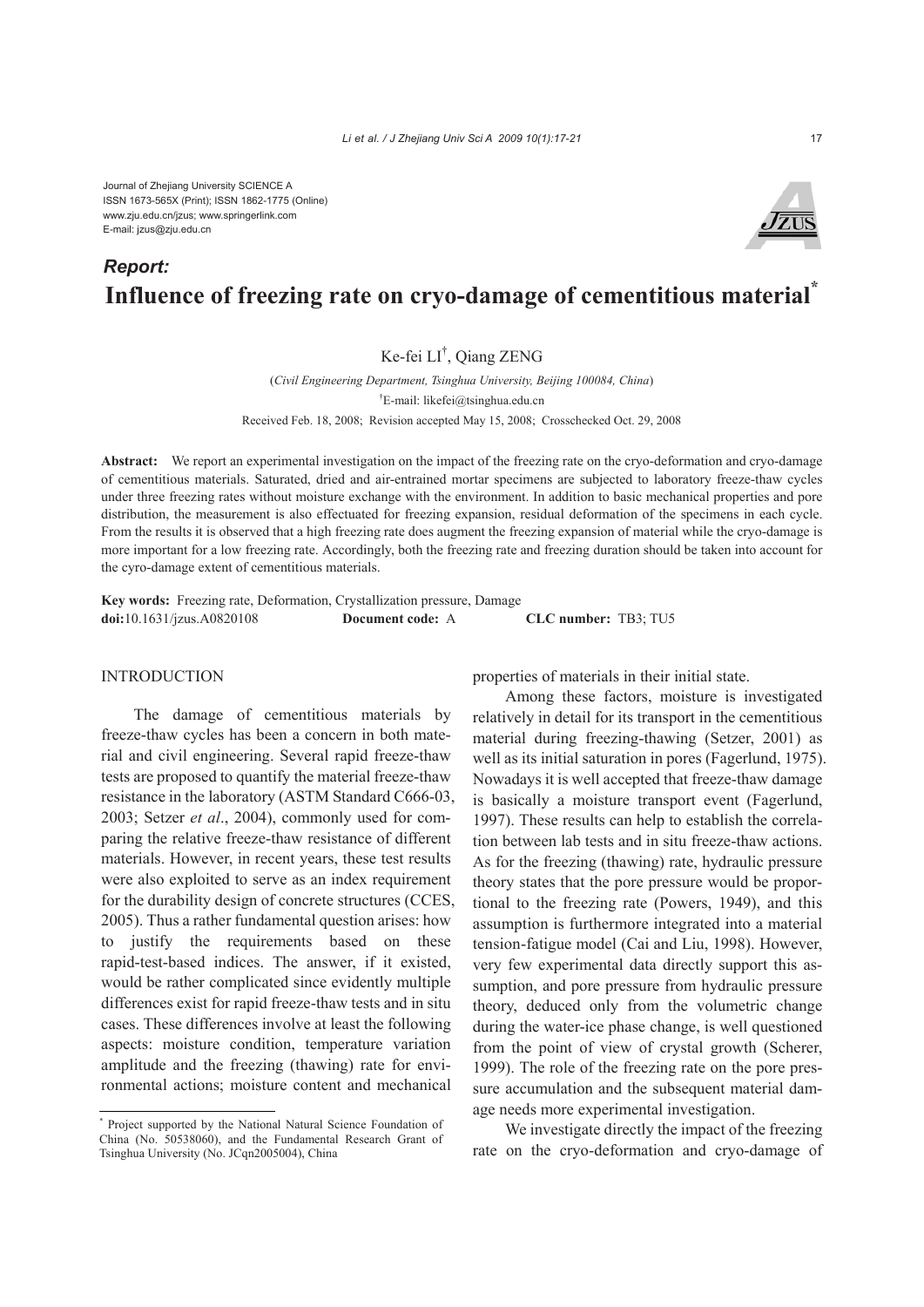cementitious materials. To avoid the possible contribution of moisture transport, the moisture exchange between material and environment is deliberately screened.

#### EXPERIMENTAL METHOD

#### **Freeze-thaw apparatus**

The freeze-thaw apparatus consists of two chambers connected together. In both chambers steel containers are placed into cooling liquid, and each container can accommodate a prism specimen of 100 mm×100 mm×400 mm. A valve exists between each chamber and the feed-in pipe of cooling liquid from the refrigerator. Adjusting the position of the valve can control the cooling liquid flow into the chamber. The refrigerator has the capacity to cool a single chamber, with the valve of the other chamber completely closed, from 8 to  $-17$  °C within 2.5 h. For this study the refrigerating and heating equipment is regulated so that the maximum and minimum temperatures are 5 and −22 °C, respectively, and different freezing rates are created by adjusting the valves of cooling liquid. In this study only one chamber is used for keeping specimens, the other one serving simply as the reservoir of cooling liquid.

#### **Material**

Standard mortars with and without entrained air are retained; the material compositions are presented in Table 1 with MSa and MS standing for mortar with and without entrained air, respectively. The specimens are prisms with a dimension of 40 mm $\times$ 40 mm $\times$ 160 mm. The small prism is chosen to minimize the temperature gradient between the inside and the surface of the specimen, and the temperature gradient during the freeze-thaw test is controlled, being inferior to 2 °C. The specimens are demoulded at the end of one day and immersed in water for the next two weeks. After immersion of six days some specimens are taken out of the water and dried till a constant weight. At the end of two weeks, three types of specimen are prepared: immerged specimens of MS and MSa, and dried specimens of MS. Three strain gauges are attached to the three lateral side surfaces of each specimen with epoxy-based glue. After this

operation all the specimens are wrapped immediately in double layers of impermeable aluminum paper and put into the steel containers of the freeze-thaw chamber. All the strain gauges are set to zero and connected to an automatic data collector. One dried specimen of MS is placed into a separate container with one thermometer inside the specimen and the other thermometer outside the specimen but near the specimen surface. The temperatures from the two thermometers are also automatically recorded. At the beginning of each freeze-thaw test, the data collection of temperature and strain is synchronized so that temperatures and strains correspond to the same time instants.

**Table 1 Composition and characteristics of mortar specimens with (MSa) and without (MS) entrained air** 

| Composition and Characteristic     | Value |      |
|------------------------------------|-------|------|
|                                    | MSa   | MS   |
| Sand $(kg/m3)$                     | 1278  | 1360 |
| Cement $(kg/m^3)$                  | 496   | 528  |
| Water $(kg/m^3)$                   | 298   | 317  |
| Water/cement ratio                 | 0.60  | 0.60 |
| Entrained air content $(\% )$      | 6.0   |      |
| Compressive strength at 14 d (MPa) | 31.8  | 40.0 |
| Rupture strength at 14 d (MPa)     | 5.8   | 6.8  |
| Porosity by mercury intrusion (%)  |       | 15.9 |

#### **Freeze-thaw test procedure**

The freeze-thaw apparatus is regulated for three cooling rates, 2.5, 5 and 12 °C/h for the freezing phase, immediately followed by the thawing phase at a constant heating rate of 10 °C/h. For simplification the tests are noted as FT2.5, FT5 and FT12 for cooling rates of 2.5, 5 and 12 °C/h, respectively. The maximum and minimum temperatures inside the specimens are controlled to about 2 and −20 °C for the thawing phase and freezing phase, respectively. Thus for all specimens the thawing duration is about 2 h. For some technical reasons the minimum temperature is recorded as −15 °C instead of the expected −20 °C for the test FT12. For each freezing rate about ten cycles are performed. During the tests the specimen deformation and the temperature are recorded. For the first freezing cycle the specimens are put into the cooling containers and the data collection starts as the specimens are cooled to the expected maximum thawing temperature, i.e., 2 °C.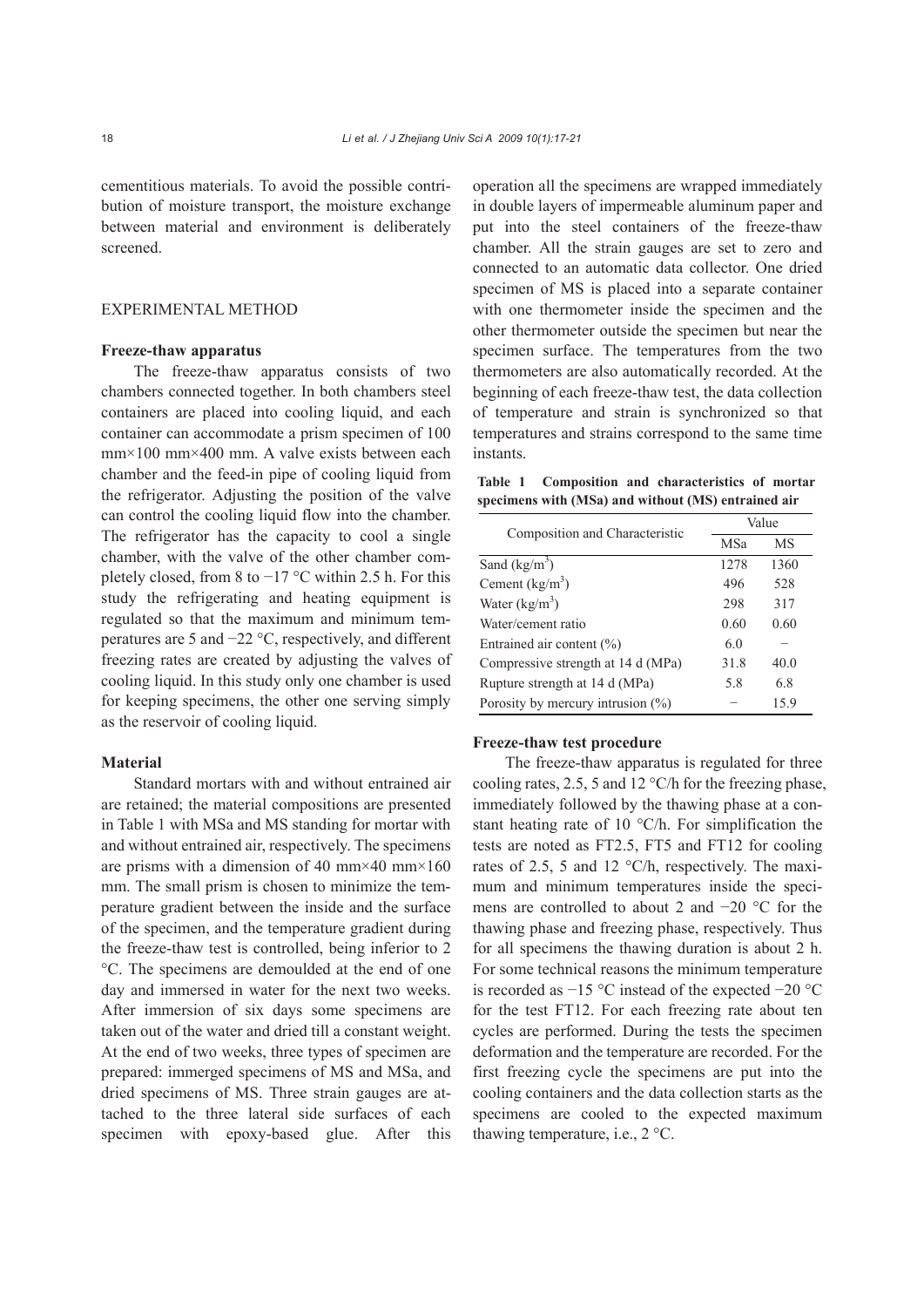#### RESULTS AND DISCUSSION

Firstly some basic mechanical properties are measured for the prism specimens at 14 d and given in Table 1. The pore distribution is measured by mercury intrusion porosimetry (MIP) on two MS samples, and the measured distributions are illustrated in Fig.1 with the total capillary porosity estimated as 15.9%. From the figure, the capillary pores with a diameter ranging from 10 to 100 nm occupy an important part of the total porosity, and the pore diameter distribution is relatively centered at the order of 10 nm, implying that the difference in pore water (solution) supercooling cannot be very important during freezing and that the pore water crystallization is expected to take place during a narrow interval of decreasing temperature. In the following, the immersed specimens are considered as totally saturated while the dried specimens are assumed to contain no capillary (freezable) water.



**Fig.1 Capillary pore distribution and total porosity by mercury intrusion porosimetry on two MS samples** 

The cryo-deformations of saturated (immersed) specimens, dried specimens as well as air-entrained and saturated specimens are presented in Fig.2 for the first cycle of the FT2.5 test. The saturated specimens contract less compared to the dried ones, due to the internal crystallization pressure, while the relaxation effect of entrained air is evident and contributes more and more to the specimen contraction with the freezing time. Two concepts are introduced in Fig.2: freezing expansion and residual strain. The freezing expansion is equal to the difference between the deformation of saturated specimens and that of dried ones. It can be attributed to the effects of the phase change of pore water during freezing, including mainly a new ice-liquid interface formation, volumetric change from water to ice as well as different thermal expansion coefficients of ice and water (Coussy, 2005). From Fig.2, the freezing expansion has a maximal value, which corresponds to the freezing of an important quantity of pore water, and can be referred to a pore distribution of 10~100 nm. The residual strain stands for the irreversible deformation of saturated specimens at the end of thawing. It records the progressive damage induced by the pore pressure during each cycle.



**Fig.2 Cryo-deformation of saturated, dried and airentrained specimens during the first freeze-thaw cycle of test FT2.5** 

The cryo-deformations of saturated specimens are presented in Fig.3a for three freezing rates during the first cycle, and the corresponding freezing expansions are presented in Fig.3b. From the freezing expansions it can be seen that the freezing rate does have an impact on the amplitude of pore pressure. The maximum freezing expansion of FT12 is obviously more important than those of FT5 and FT2.5; however, the amplitude of freezing expansion is not at all proportional to the freezing rate as indicated by the hydraulic pressure theory. From the available research results (Coussy, 2005), the pore pressure during freezing can be attributed mainly to two mechanisms: crystallization pressure of ice formation and the liquid water (solution) flow induced by phase change, if the former is assumed not to depend on the freezing rate while the latter can be freezing rate-dependent. The higher freezing expansion of FT12 can be attributed to a more important viscous flow of pore liquid water from the crystallization site to smaller pores, which is demonstrated by a viscous flow think model (Coussy and Fen-Chong, 2005).

With the cycles, progressive damage is observed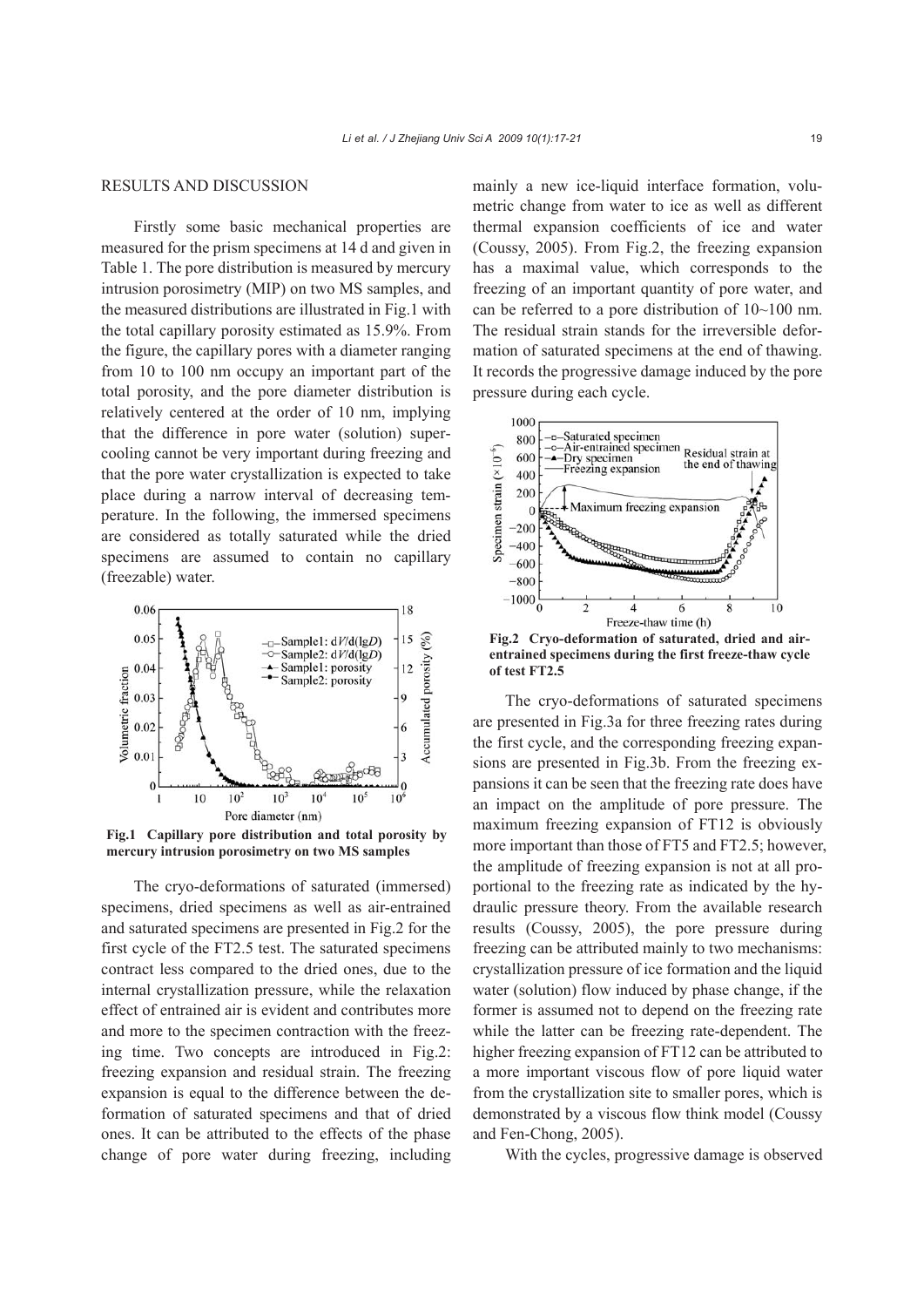for the saturated specimens. The specimen damage, represented by residual strain, is illustrated in Fig.4a for three freezing rates. The specimen damage in FT2.5 evolves with a rate much more important than those in FT5 and FT12, despite the fact that higher pore pressure is created in the first cycle of FT12. This can only be explained by the longer freezing period, about 8 h for FT2.5 compared to about 2 h for FT12. During test FT2.5, even with a lower pore pressure, more damage is created by a longer loading period. In fact a similar phenomenon exists in the compressive strength test of cementitious materials: measured strength increases with loading rate. Accordingly, the viscosity of solid matrix of mortar intervenes in the damage creation process in Fig.4a. Meanwhile the maximum value of the freezing expansion evolves with the cycles, as presented in Fig.4b. On account of the progressive damage in Fig.4a and due to the fact that the external water intake is screened in all the tests, the increase in maximum freezing expansion can only be attributed to the progressive softening of

the material solid matrix by damage and not to increasing pore pressure.

#### **CONCLUSION**

It is well accepted that the material damage by freeze-thaw cycles is due to the pore pressure accumulated during the crystallization of the interstitial solution in the porous network. A realistic estimation of the pore pressure level is of utmost importance for predicting the resistance of engineering cementitious materials to environmental freeze-thaw actions. From the present work the following conclusions can be drawn:

(1) The freezing rate alone does have an impact on the pore crystallization pressure. More important pore pressure can be created by a higher freezing rate, which can be explained by the liquid viscous flow from the crystallization site to smaller pores. But the impact extent is rather limited, an increase of 40%



Fig.3 Cryo-deformation (a) and freezing expansion (b) of saturated specimens at different freezing rates



**Fig.4 Residual strain (damage) after each thawing (a) and maximum freezing expansion (b) of saturated specimens at different freezing rates**